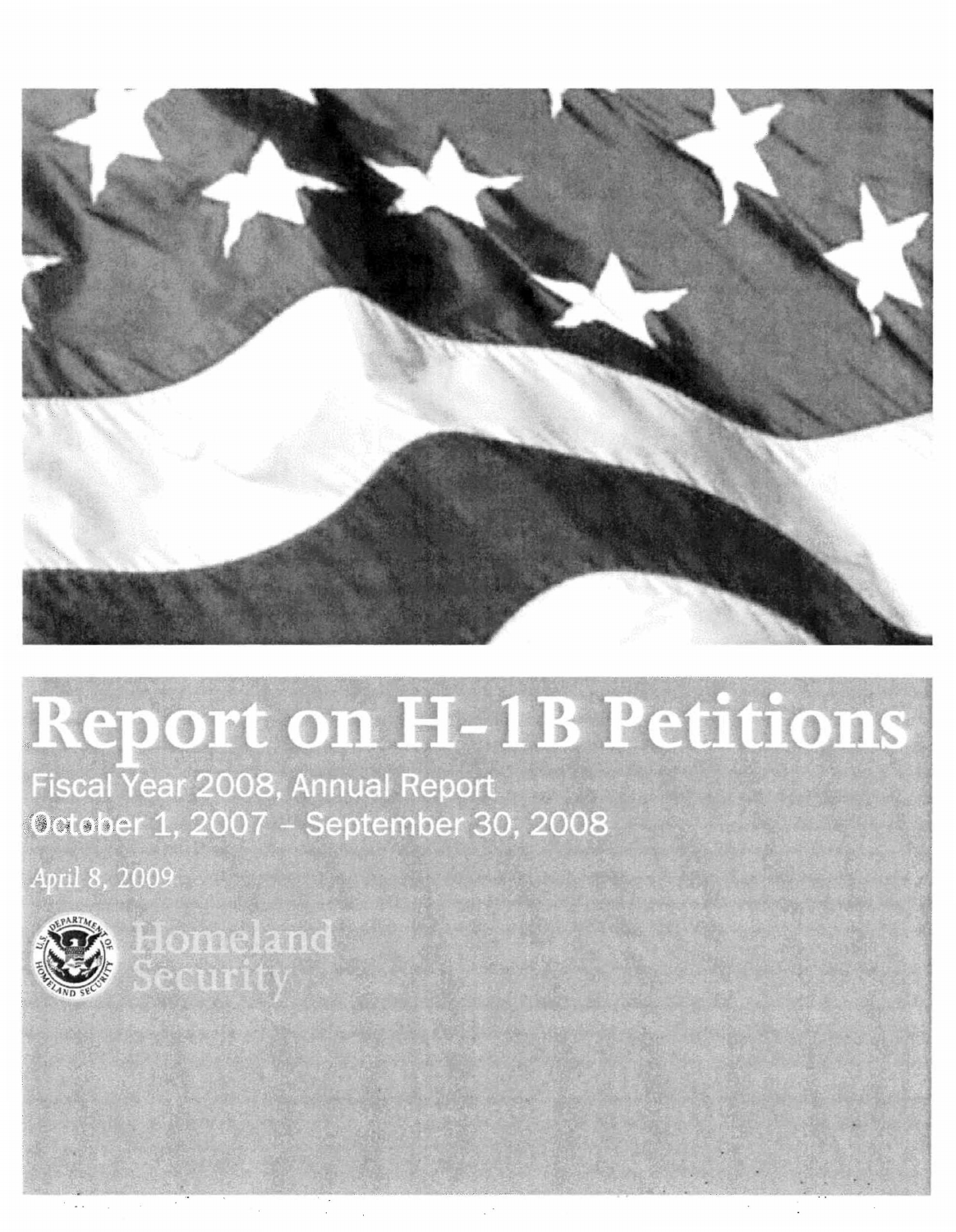*Assistant Secretary for Legislative Affairs* 

U.S. Department of Homeland Security Washington, DC 20528

APR 0 **8 2009** 



#### **Foreword**

I am pleased to present the following, "Report on H-1B Petitions for Fiscal Year 2008" which has been prepared by U.S. Citizenship and Immigration Services. The report has been compiled in response to a legislative requirement accompanying the American Competiveness and Workforce Improvement Act of 1998 (P.L. 105-277).

The report provides the number of persons issued visas or otherwise provided nonimmigrant status under section  $101(a)(15)(H)(i)(b)$  of the Immigration and Nationality Act (INA). It also provides the number of aliens who were issued visas or otherwise provided nonimmigrant status pursuant to petitions filed by institutions or organizations described in section  $212(p)(1)$ of the INA.

Pursuant to congressional requirements, this report is being provided to the following Members of Congress:

The Honorable Patrick Leahy Chairman, Senate Judiciary Committee

The Honorable Arlen Specter Ranking Member, Senate Judiciary Committee

The Honorable John Conyers Chairman, House Judiciary Committee

The Honorable Lamar Smith Ranking Member, House Judiciary Committee

Inquiries relating to this report may be directed to the Department of Homeland Security Office of Legislative Affairs at (202) 447-5890.

Sincerely,

Chani W. Wiggins Assistant Secretary Office of Legislative Affairs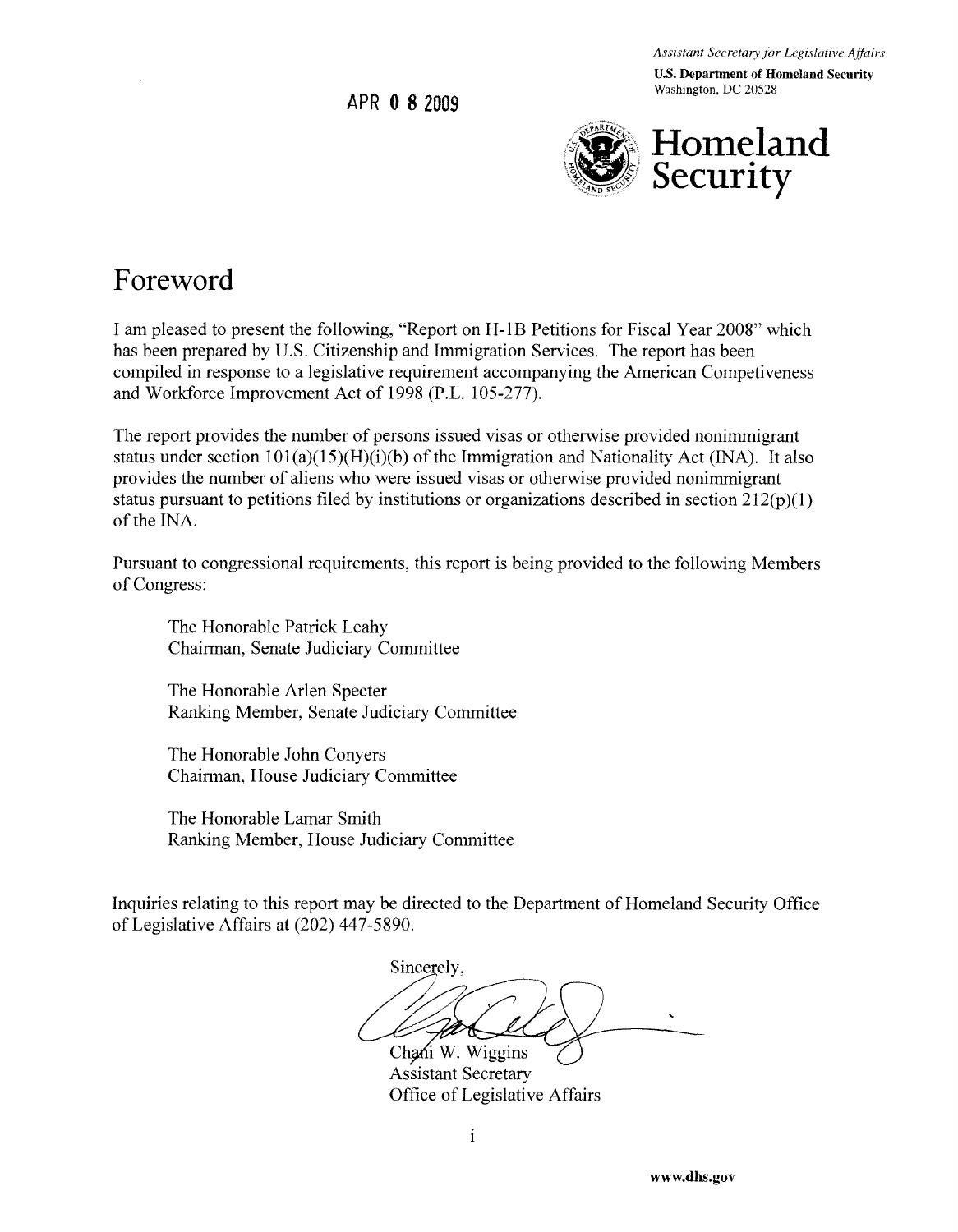## **Executive Summary**

The American Competitiveness and Workforce Improvement Act (ACWIA), Public Law 105-277, Division C, imposes quarterly reporting requirements on the U.S. Citizenship and Immigrations Services (USCIS) concerning the H-IB fee and fee exemption.

To fulfill this requirement, U.S. Citizenship and Immigration Services submits the following report to cover the four quarters of Fiscal Year 2008, October 1, 2007 - September 30, 2008. The report provides information on: the number of aliens granted H-IB status; on the number of employers requiring an additional ACWIA petition fee as reinstituted by the H-IB Visa Reform Act and those exempt from the nonimmigrant H-IB ACWIA petition fee; and on the number of employers required to submit the Fraud Prevention and Detection Fee. In all parts of this report, quarterly and annual data for Fiscal Year 2008 are presented.

The data contained in this report is accurate as of October 2008.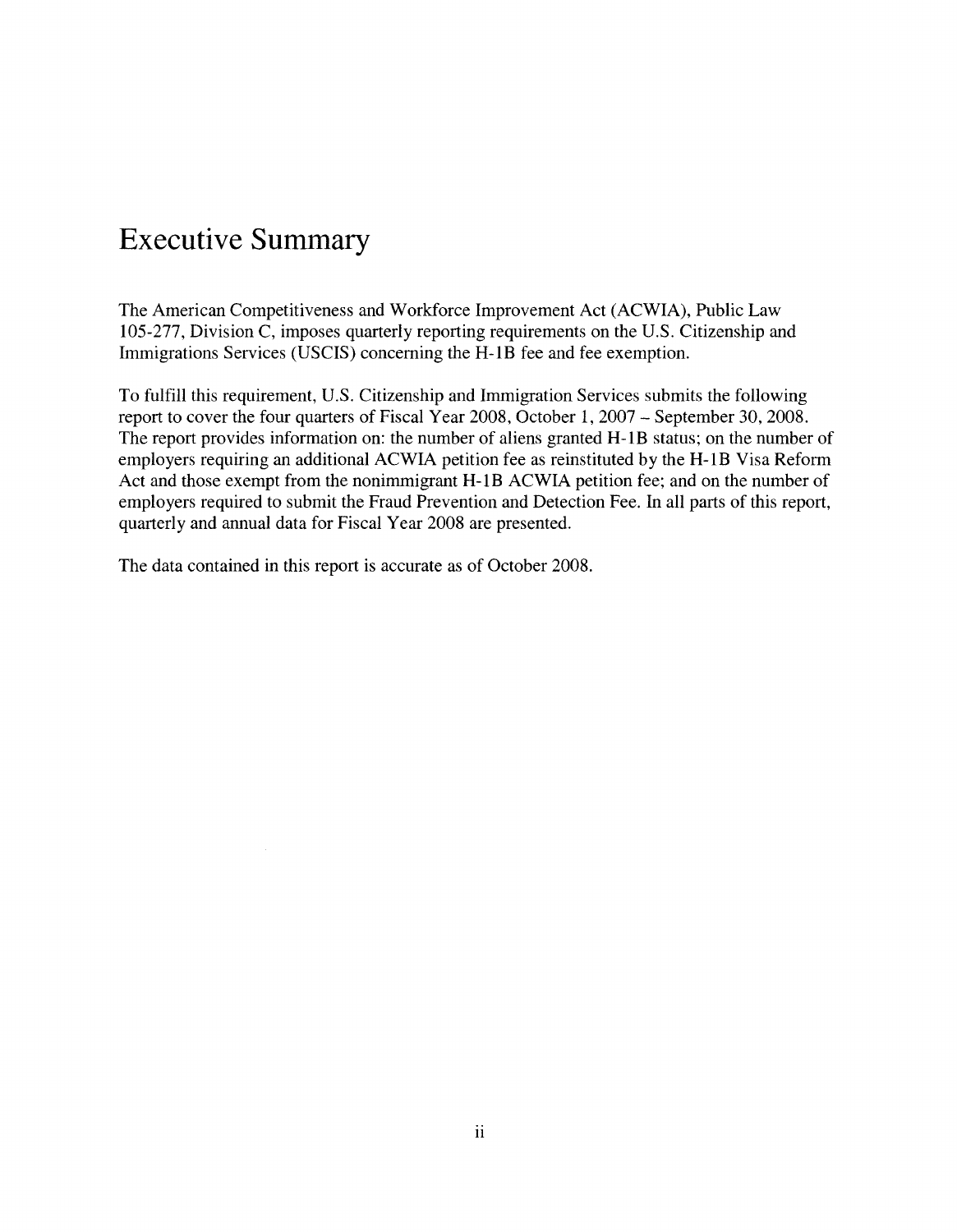# **Table of Contents**

| Section 3.1 – Number of H-1B petitions filed by employers in Fiscal<br>Year 2008 and the number of H-1B petitions approved by the USCIS                      |  |
|--------------------------------------------------------------------------------------------------------------------------------------------------------------|--|
|                                                                                                                                                              |  |
| Section 3.2 – Number of aliens provided nonimmigrant status pursuant to<br>petitions filed by institutions or organizations described in section $212(p)(1)$ |  |
|                                                                                                                                                              |  |
| Section $3.3$ – Fraud prevention and detection fee pursuant to the H-1B                                                                                      |  |
|                                                                                                                                                              |  |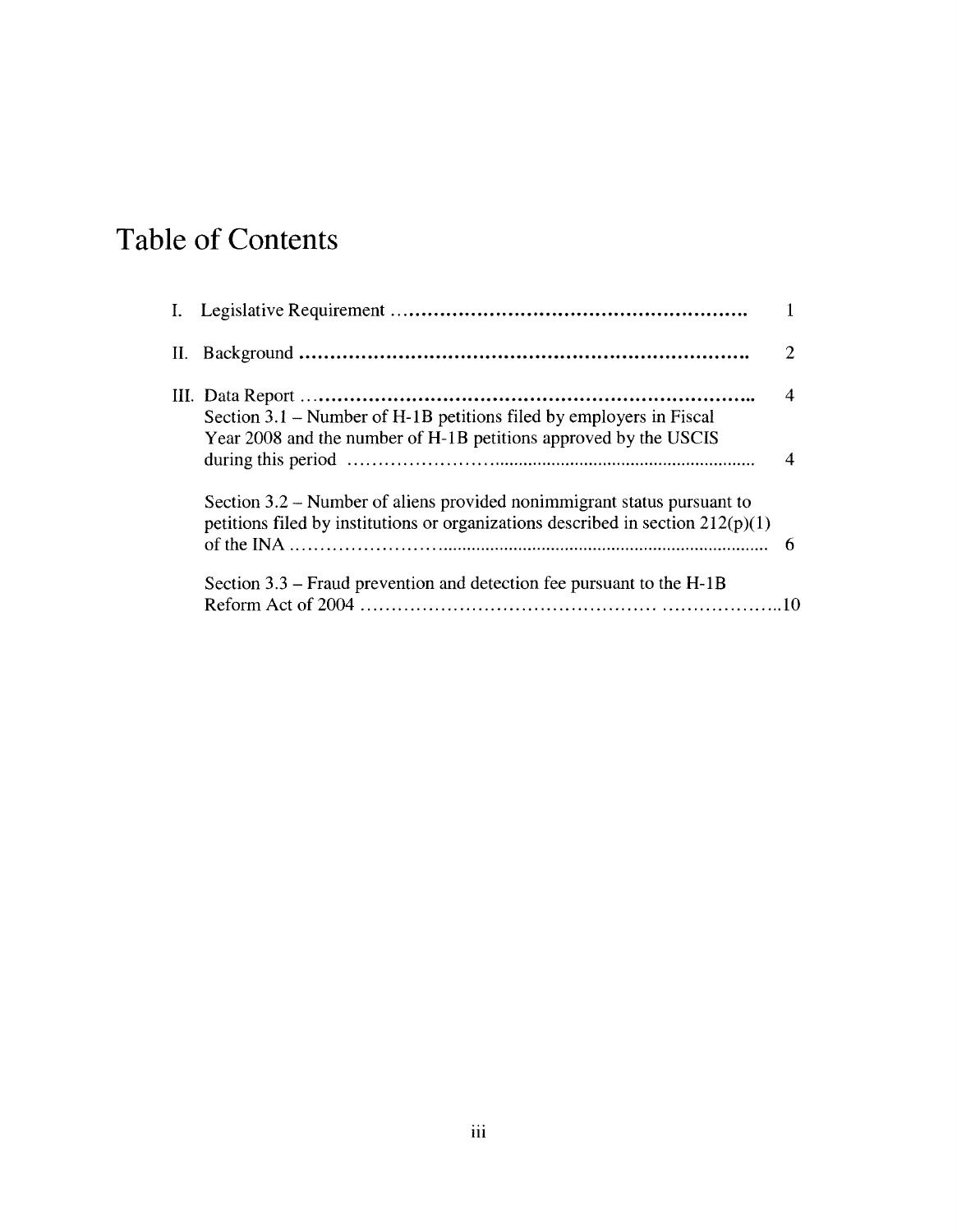## **I. Legislative Requirement**

The American Competitiveness and Workforce Improvement Act (ACWIA), Public Law 105-277, Division C, includes the following requirement under section  $416(c)(1)$ :

"...(T)he Attorney General shall notify, on a quarterly basis, the Committees on the Judiciary of the U.S. House of Representatives and the Senate of the numbers of aliens who were issued visas or otherwise provided nonimmigrant status under section 101(a)(15)(H)(i)(b) of the Immigration and Nationality Act during the preceding 3-month period." Furthermore, as described in section  $416(c)(3)$ , this report "...shall include the number of aliens who were issued visas or otherwise provided nonimmigrant status pursuant to petitions filed by institutions or organizations described in section  $212(p)(1)$ of the Immigration and Nationality Act (as added by section 415 of this title)."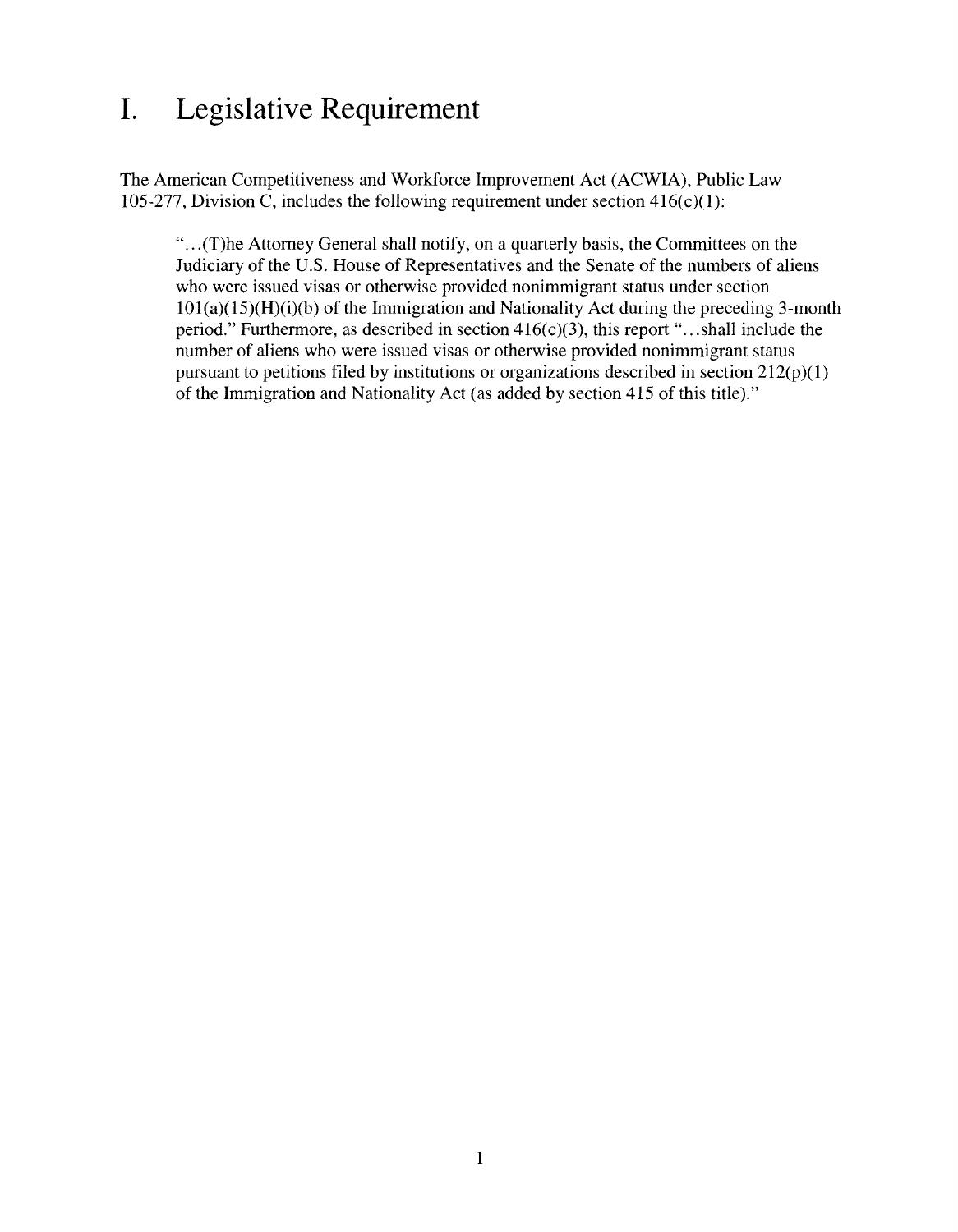## **II. Background**

The Immigration Act of 1990 established numerical limitations on the H-IB nonimmigrant classification to provide U.S. employers facilitated access to foreign skilled workers while ensuring worker protections. The then existing cap of 65,000 was reached for the first time in Fiscal Year 1997 and again in Fiscal Year 1998 as demand increased significantly in the burgeoning technology sector.

In October 1998, the American Competitiveness and Workforce Improvement Act (ACWIA) was enacted (Public Law 105-277, Division C). The ACWIA temporarily increased the H-IB cap to 115,000 for Fiscal Years 1999 and 2000 and to 107,500 for Fiscal Year 2001 while establishing an affirmative role for U.S. employers to assist with education and training efforts. Under ACWIA, an H-IB Nonimmigrant Petitioner Fee account was established to fund training and education programs administered by the Department of Labor and the National Science Foundation. Employers, unless explicitly exempt under the law, were required to pay a \$500 fee for each H-IB worker sponsored. Employers who qualified as an institution or organization described in section 212(p)(1) of the Immigration and Nationality Act (INA) were exempt from payment of this fee. Additionally, the ACWIA imposed quarterly and annual reporting requirements on the U.S. Citizenship and Immigrations Services (USCIS) concerning the H-IB fee, fee exemption, and demographic H-IB worker data. The ACWIA fee of \$500 was initially set to sunset on October 1, 2001.

The 106th Congress passed two bills that impacted the H-IB program:

- A bill enacted as the untitled Public Law 106-311; and
- $^{\circ}$  Public Law 106-313, the American Competitiveness in the Twenty-First Century Act (AC-21).

First, pursuant to Public Law 106-311, Congress raised the H-IB petitioner fee from \$500 to \$1,000 while exempting additional types of employers not described in INA 212(p)(1) from payment of this fee and extending the applicability of the fee provision to qualifying provisions filed by employers through September 30,2003. Second, AC-21 temporarily raised the H-IB cap to 195,000 for Fiscal Years 2001, 2002 and 2003 while exempting certain H-IB workers from these numerical limits. Starting in Fiscal Year 2004, the H-IB cap was reduced back to 65,000 per fiscal year.

On December 8, 2004, Congress passed the Omnibus Appropriations Act for FY 2005 (Public Law 108-447) which contained the H-IB Visa Reform Act that made several changes to the H-IB program. First, the H-IB Visa Reform Act reinstituted the ACWIA fee which had sunset on October 1, 2003, and raised it from \$1,000 to \$1,500 per qualifying petition except for certain employers. Specifically, certain types of employers are exempt from the fee altogether and employers who have no more than 25 full-time equivalent employees who are employed in the United States (determined by including the number of employees employed by any affiliate or subsidiary of such employer) only have to pay half the \$1,500 fee. This fee is applicable to any H-IB petition filed with USCIS after December 8,2004. Second, the H-IB Visa Reform Act instituted a new Fraud Prevention and Detection Fee of \$500 that must be paid by an employer seeking an initial grant of H-IB or L nonimmigrant classification or by an employer seeking to change an alien's employer within those classifications. The new fee does not apply to petitions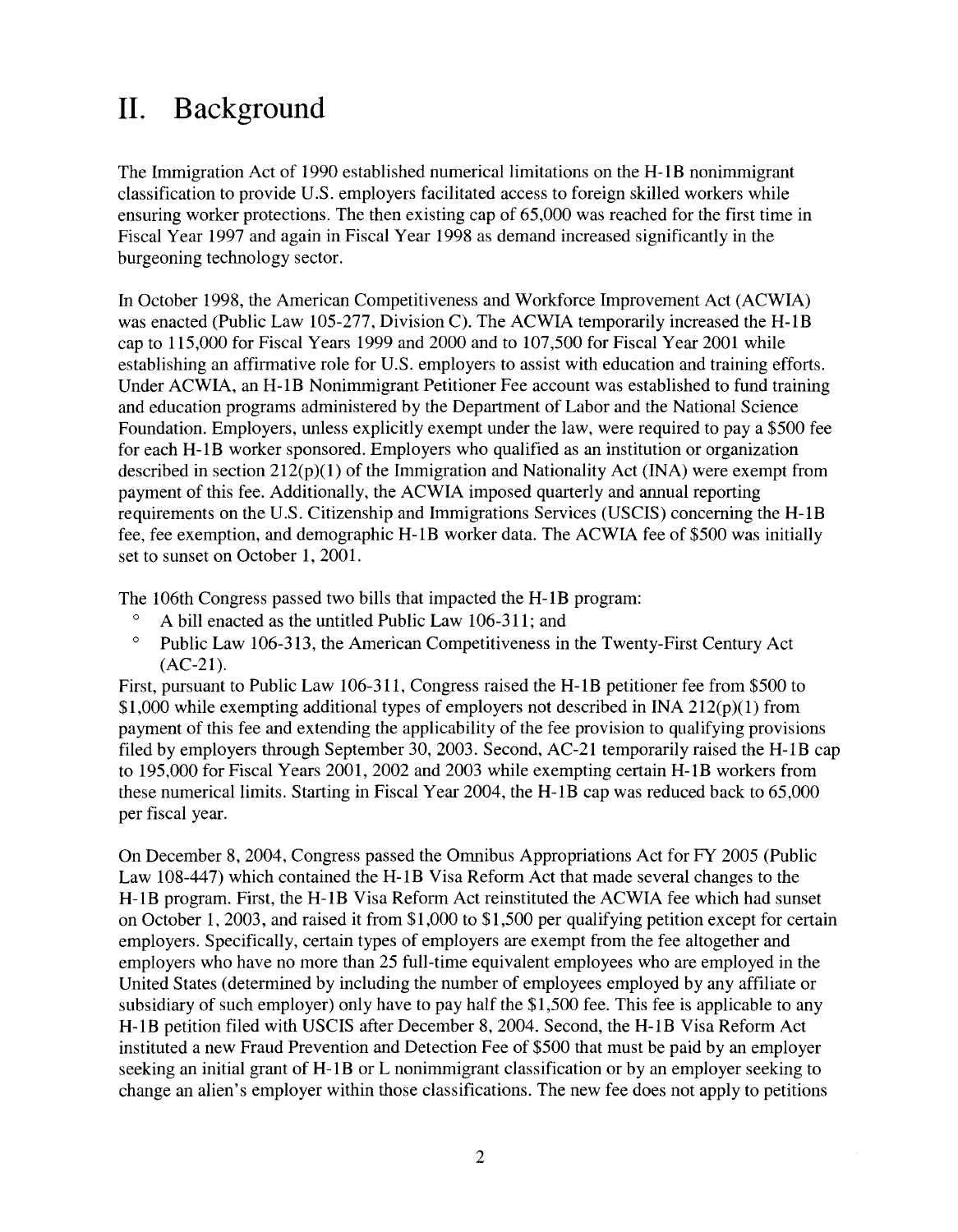to extend or amend an alien's stay in H-1B or L classification filed by a current employer. This fee applies to any qualifying petition filed with USCIS on or after March 8, 2005.

This report covers the four quarters of Fiscal Year 2008. This report is presented in three parts: Section 3.1 provides information on the number of aliens granted H-1B status, Section 3.2 provides information on the number of employers requiring an additional ACWIA petition fee as reinstituted by the H-1B Visa Reform Act and those exempt from the nonimmigrant H-1B ACWIA petition fee, while Section 3.3 provides information on the number of employers required to submit the Fraud Prevention and Detection Fee. In all parts of this report, quarterly and annual data for Fiscal Year 2008 are presented.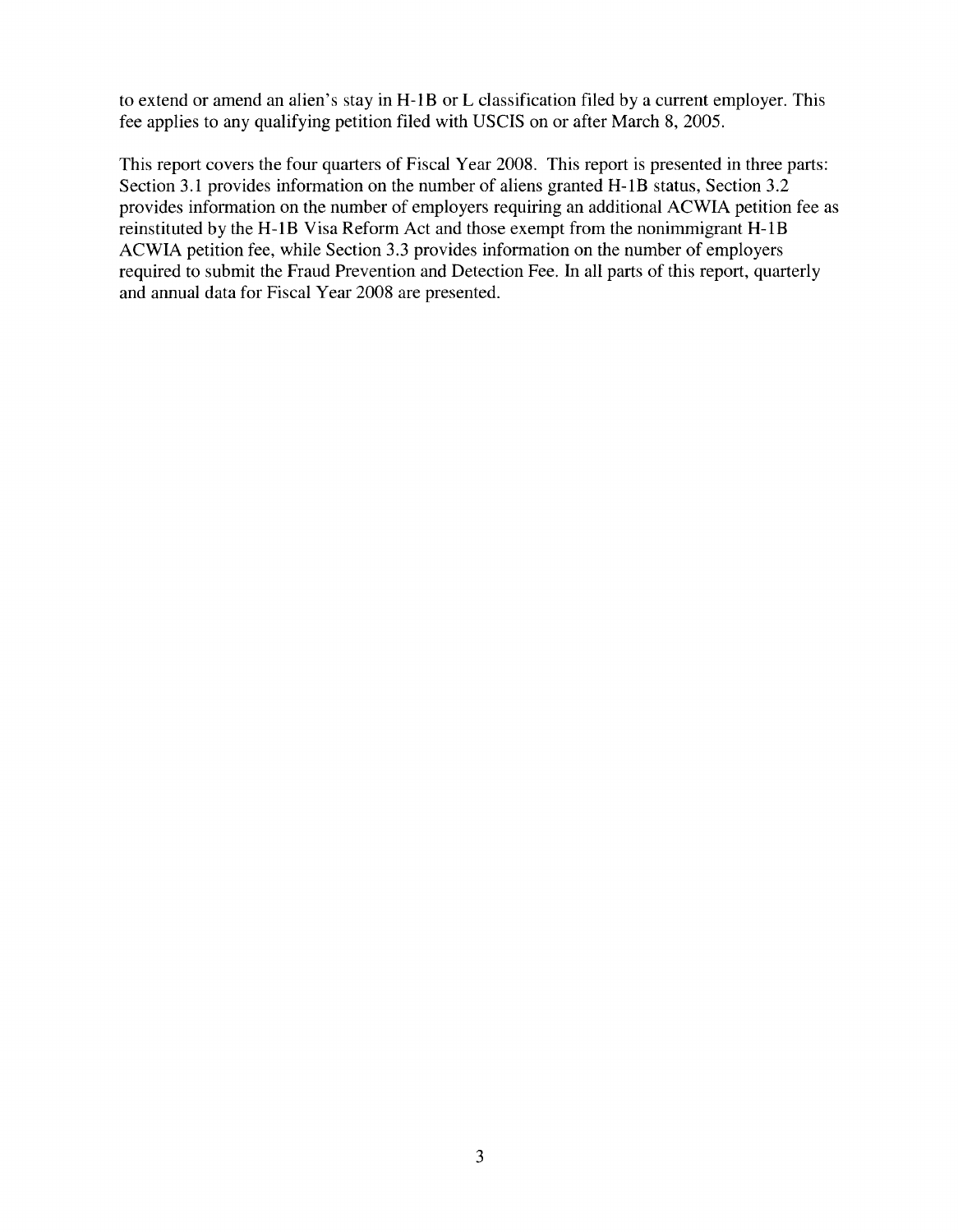### III. Data Report

#### Section 3.1 - Number of H-IB petitions filed by employers in Fiscal Year 2008 and the number of H-1B petitions approved by the USCIS during this period.

Pursuant to section 214(c) of the INA, a U.S. employer using the H-1B program is required to file a petition with the Attorney General on behalf of an alien worker (the beneficiary). The petition must be approved before a visa is granted or an alien is provided nonimmigrant status. Accordingly, the petition data is the basis of this report.

Table 1 provides information on the number of H-1B petitions filed by employers in Fiscal Year 2008. This table also provides information on the number of H-1B petitions approved by the USCIS during this period. Petitions filed in a particular quarter are not necessarily adjudicated in that same quarter.

A U.S. employer files the petition with the USCIS to sponsor an alien worker as an H-1B nonimmigrant. This petition may be filed to sponsor an alien for an initial period of H-1B employment or to extend the authorized stay of an alien as an H-1B nonimmigrant. Several employers may file a petition for the same alien although for H-1B cap purposes such an alien will only count once against the cap. Additionally, an employer may file the petition to sponsor an alien who currently has status as an H-1B nonimmigrant working for another employer or to seek an amendment of a previously approved petition. In the case of a petition to amend a previously approved petition, there may be no corresponding request to extend the authorized stay of the beneficiary. For example, an employer may file an amended petition notifying the USCIS of a different location where the beneficiary will be employed or a material change in the beneficiary's job duties. Therefore, the total number of approved petitions may exceed the actual number of aliens who are provided nonimmigrant status as H-1B.

Of the 276,252 approved in Fiscal Year 2008, approximately 239,936 petitions were both filed and approved during Fiscal Year 2008. The remaining 36,316 petitions approved were filed in FY 2007.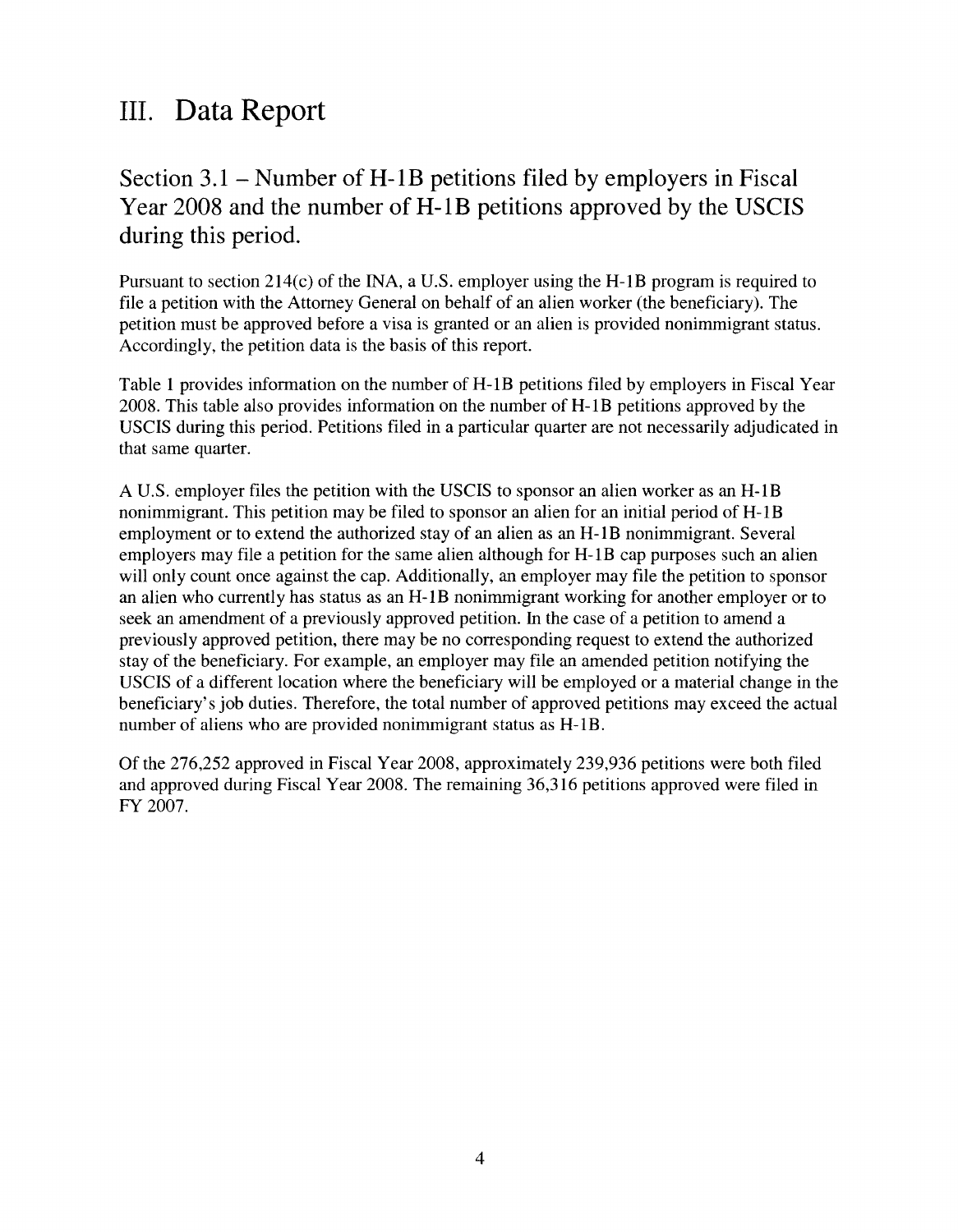|                               | <b>Fiscal</b><br>Year | Oct<br>to<br><b>Dec</b> | Jan<br>to<br>Mar | Apr<br>to<br>Jun | Jul<br>to<br><b>Sep</b> | <b>Total</b> |
|-------------------------------|-----------------------|-------------------------|------------------|------------------|-------------------------|--------------|
| Petitions Filed <sup>11</sup> | 2006                  | 48,678                  | 50,445           | 132,655          | 64,137                  | 295,915      |
|                               | 2007                  | 50,268                  | 49,515           | 147,412          | 57,682                  | 304,877      |
|                               | 2008                  | 41,852                  | 44,486           | 150,942          | 51,484                  | 288,764      |
| Petitions Approved $2$        | 2006                  | 57,487                  | 53,896           | 67,843           | 91,755                  | 270,981      |
|                               | 2007                  | 57,956                  | 51,792           | 109,680          | 62,016                  | 281,444      |
|                               | 2008                  | 52,975                  | 32,766           | 104,797          | 85,714                  | 276,252      |

**Table 1. Number of H-IB Petitions Filed and/or Approved by Quarter: FY 2000-FY 2008** 

 $\rm I$  About 63,000 H-1B petitions were filed but not receipted in April 2008 because they were not selected in the lottery. These FY 2008 petitions were excluded from this table.

<sup>&</sup>lt;sup>2</sup> Regardless of when filed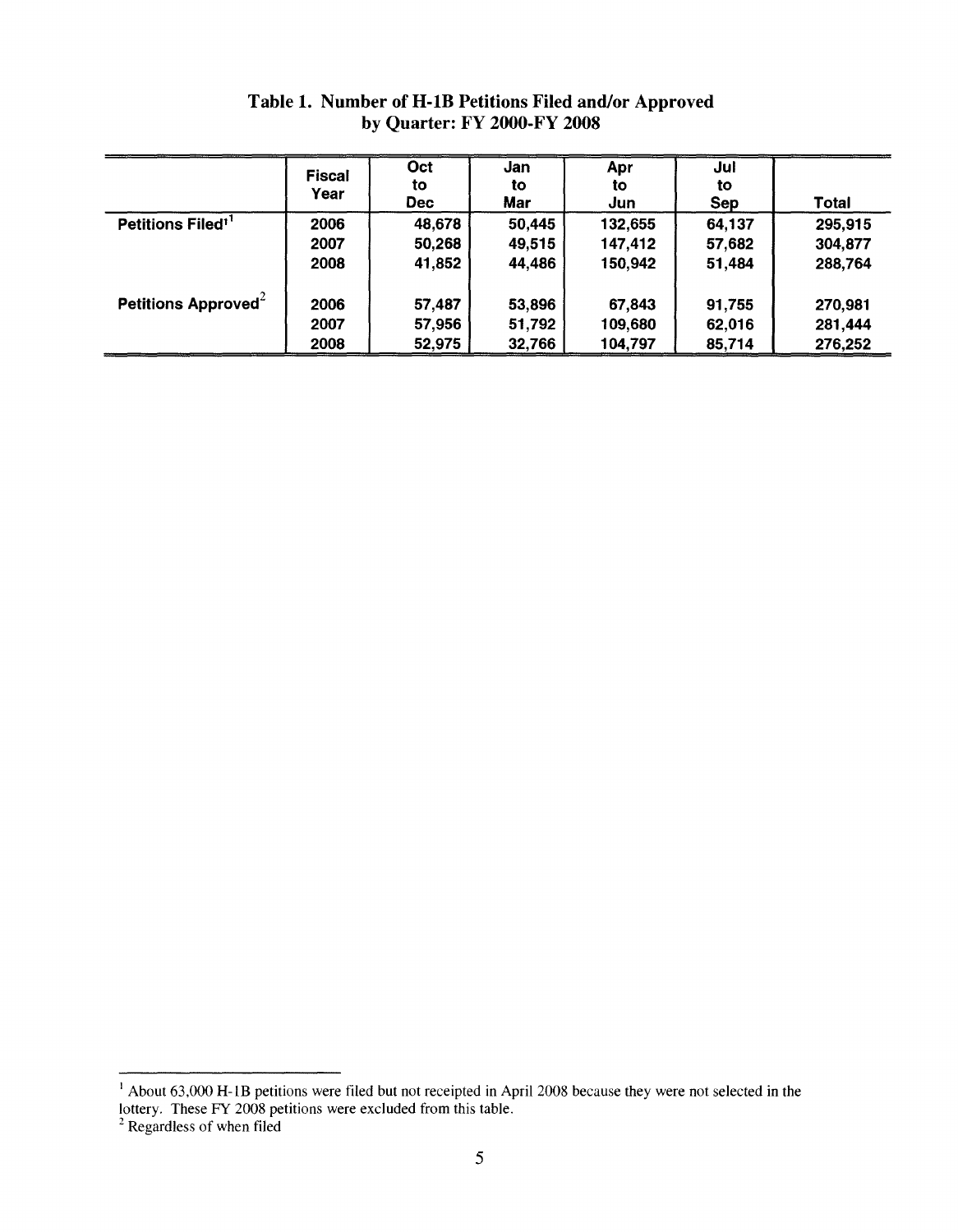Section 3.2 - Number of aliens provided nonimmigrant status pursuant to petitions filed by institutions or organizations described in section  $212(p)$  (1) of the INA.

ACWIA added section  $214(c)(9)(A)$  of the INA to require that the Attorney General impose a fee on an employer filing a petition initially to grant an alien status as H-1B; to extend the nonimmigrant stay of an alien as an H-1B (unless the employer previously has obtained an extension for such alien); or to obtain authorization for an alien having such status to change employers. The ACWIA provisions exempted certain types of employers described in section  $212(p)(1)$  of the INA from the payment of this fee. The fee, effective December 1, 1998, was initially set to sunset on September 30,2001.

With the passage of Public Law 106-311, the fee was increased from \$500 to \$1,000, effective on December 18, 2000 and sunset on September 30, 2003. Public Law 106-311 also amended section  $214(c)(9)(A)$  of the INA specifying which employers are exempt from the ACWIA fee by including additional types of exempt employers in addition to those employers described under section  $212(p)(1)$  of the Act. The H-1B Visa Reform Act, enacted as part of the Omnibus Appropriation Act of FY 2005, reinstituted the ACWIA fee and raised it from \$1,000 to \$1,500 per qualifying petition except for certain employers. Specifically, certain types of employers as described in 214(c)(9)(A) of the Act are still exempt from the ACWIA fee all together and employers who have no more than 25 full-time equivalent employees who are employed in the United States (determined by including the number of employees employed by any affiliate or subsidiary of such employer) only have to pay half the \$1,500 ACWIA fee. This fee is applicable to any qualifying H-1B petition filed with USCIS after December 8, 2004.

Due to that legislative amendment, this report exceeds the original reporting mandate: it covers all employers exempt from the fee as described in 214(c)(9)(A), not only those described in 212(p). Additionally, the USCIS does not require the fee for certain administrative reasons. To summarize, these exemptions apply to employers that are:

- Institutions of higher education defined in section  $101(a)$  of the Higher Education Act of 1965;
- Non-profit organizations or entities related to or affiliated with an institution of higher education as defined in section 101(a) of the Higher Education Act of 1965;
- Non-profit entities engaging in established curriculum-related clinical training of students registered at any such institution;
- Non-profit research organizations and Government research organizations;
- Primary or secondary education institutions;
- Filing a second or subsequent request for an extension of stay for a particular alien;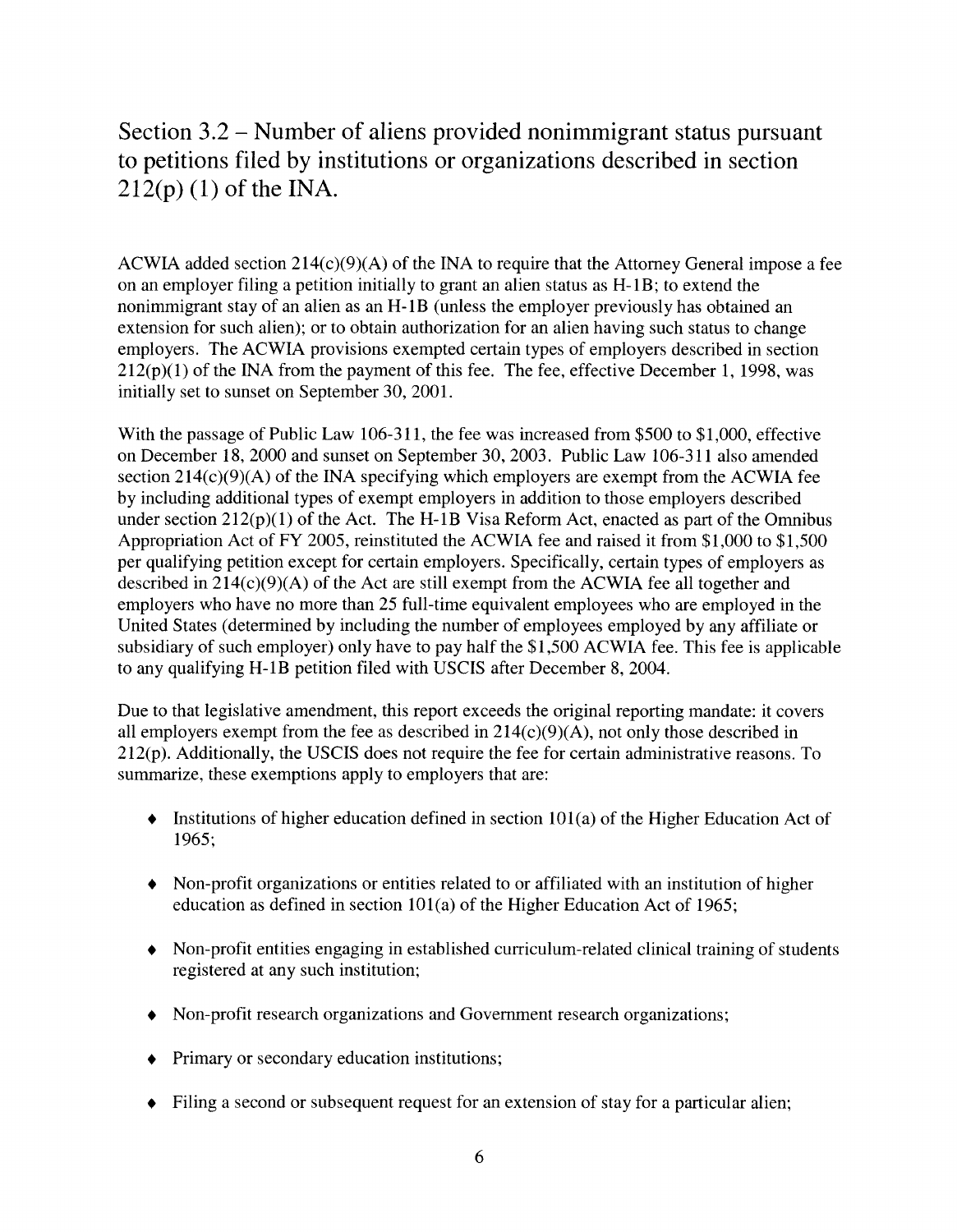- Filing an amended petition without a request to extend the nonimmigrant stay of the alien beneficiary; or
- Filing a petition to correct a USCIS error.

Table 2 shows the number of petitions that were filed in Fiscal Year 2008 that required submission of the ACWIA fee as well as those petitions exempt from that fee. Table 3 shows the same information for all petitions approved during the same period regardless of when filed.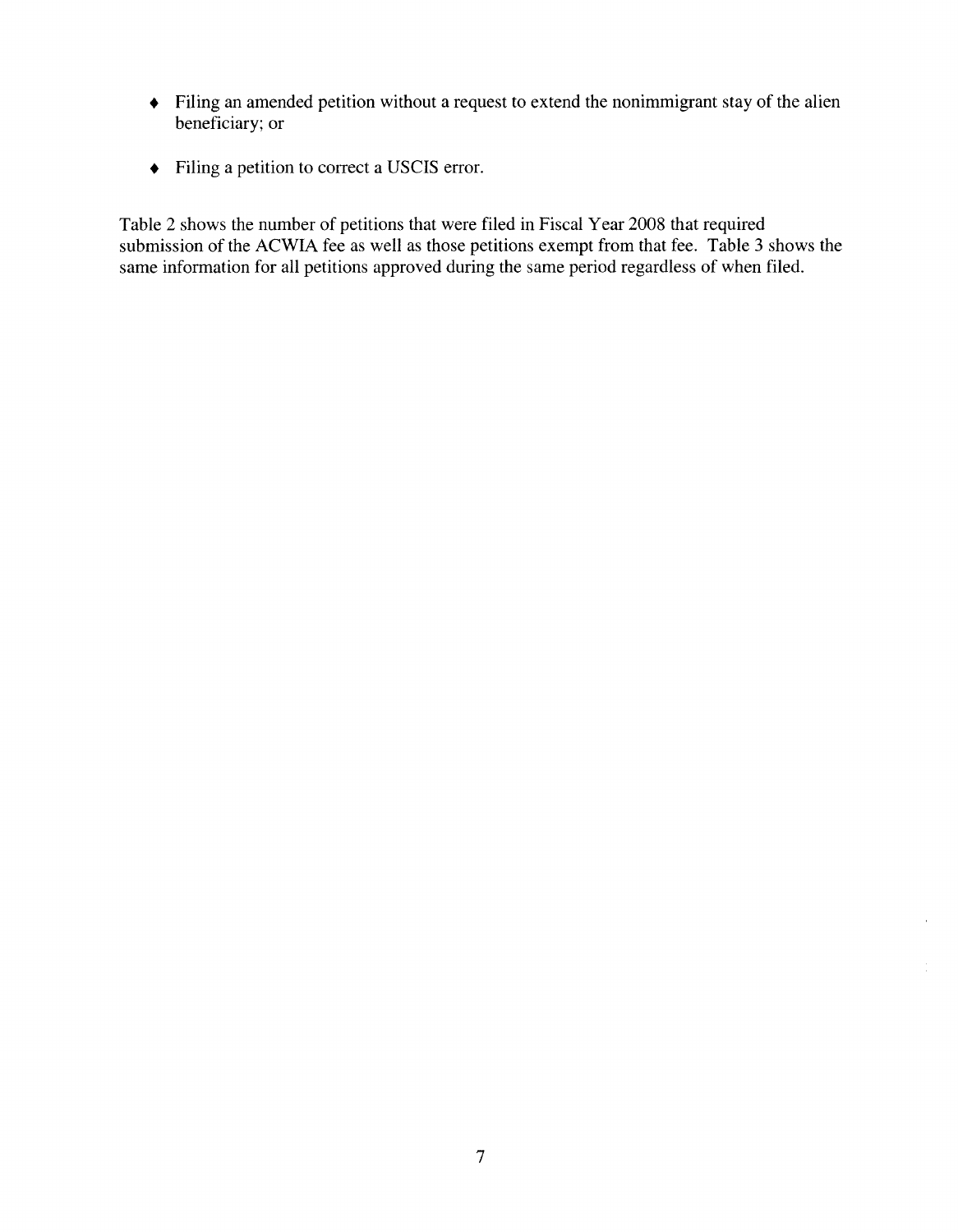#### **Table 2. Number of H·IB Petitions Filed by Quarter and Reason for ACWIA Fee or Exemption from Fee: FY 2008**

| For Fiscal Year 2008                                                                                          | Oct 2007<br>to<br>Dec 2007 | Jan $2008$<br>to<br><b>Mar 2008</b> | Apr 2008<br>to<br><b>Jun 2008</b> | <b>Jul 2008</b><br>to<br><b>Sep 2008</b> | <b>FY 2008</b> |
|---------------------------------------------------------------------------------------------------------------|----------------------------|-------------------------------------|-----------------------------------|------------------------------------------|----------------|
| <b>TOTAL PETITIONS FILED</b>                                                                                  | 41,852                     | 44,486                              | 150,942                           | 51,484                                   | 288,764        |
| Without any fee exemptions                                                                                    | 22,104                     | 23,667                              | 124,121                           | 29,715                                   | 199,607        |
| With at least one exemption                                                                                   | 19,748                     | 20,819                              | 26,821                            | 21,769                                   | 89,157         |
| <b>REASONS FOR ADDITIONAL FEE</b>                                                                             |                            |                                     |                                   |                                          |                |
| Employer of no more than 25<br>full-time equivalent employees                                                 | 4,742                      | 4,589                               | 35,200                            | 6,325                                    | 50,856         |
| Employer of at least 25<br>full-time equivalent employees                                                     | 17,362                     | 19,074                              | 88,920                            | 23,389                                   | 148,745        |
| Number of full-time equivalent employees<br>unknown                                                           | $\mathbf{0}$               | $\overline{4}$                      | 1                                 | 1                                        | 6              |
| <b>REASONS FOR EXEMPTION</b>                                                                                  |                            |                                     |                                   |                                          |                |
| Employer is an institution of higher<br>Education                                                             | 5,434                      | 5,888                               | 9,117                             | 7,143                                    | 27,582         |
| Employer is an organization or<br>entity related to, or affiliated with<br>an institution of higher education | 2,804                      | 4,034                               | 8,043                             | 4,914                                    | 19,795         |
| Employer is a nonprofit research<br>organization or a government<br>research organization                     | 1,605                      | 1,927                               | 2,280                             | 2,025                                    | 7,837          |
| Employer is filing a second (or<br>higher) extension of stay for an<br>H-1B nonimmigrant                      | 11,130                     | 11,200                              | 10,854                            | 9,527                                    | 42,711         |
| Employer is filing an amended<br>petition without an extension of<br>stay for an H-1B nonimmigrant            | 1,661                      | 1,137                               | 1,126                             | 1,560                                    | 5,484          |
| Employer is filing a petition<br>in order to correct a USCIS error                                            | 67                         | 56                                  | 63                                | 64                                       | 250            |
| Employer is a primary or secondary<br>education institution                                                   | 938                        | 1,448                               | 3,217                             | 2,511                                    | 8,114          |
| Employer is a non-profit entity<br>engaged in clinical training                                               | 2,213                      | 2,987                               | 5,324                             | 3,015                                    | 13,539         |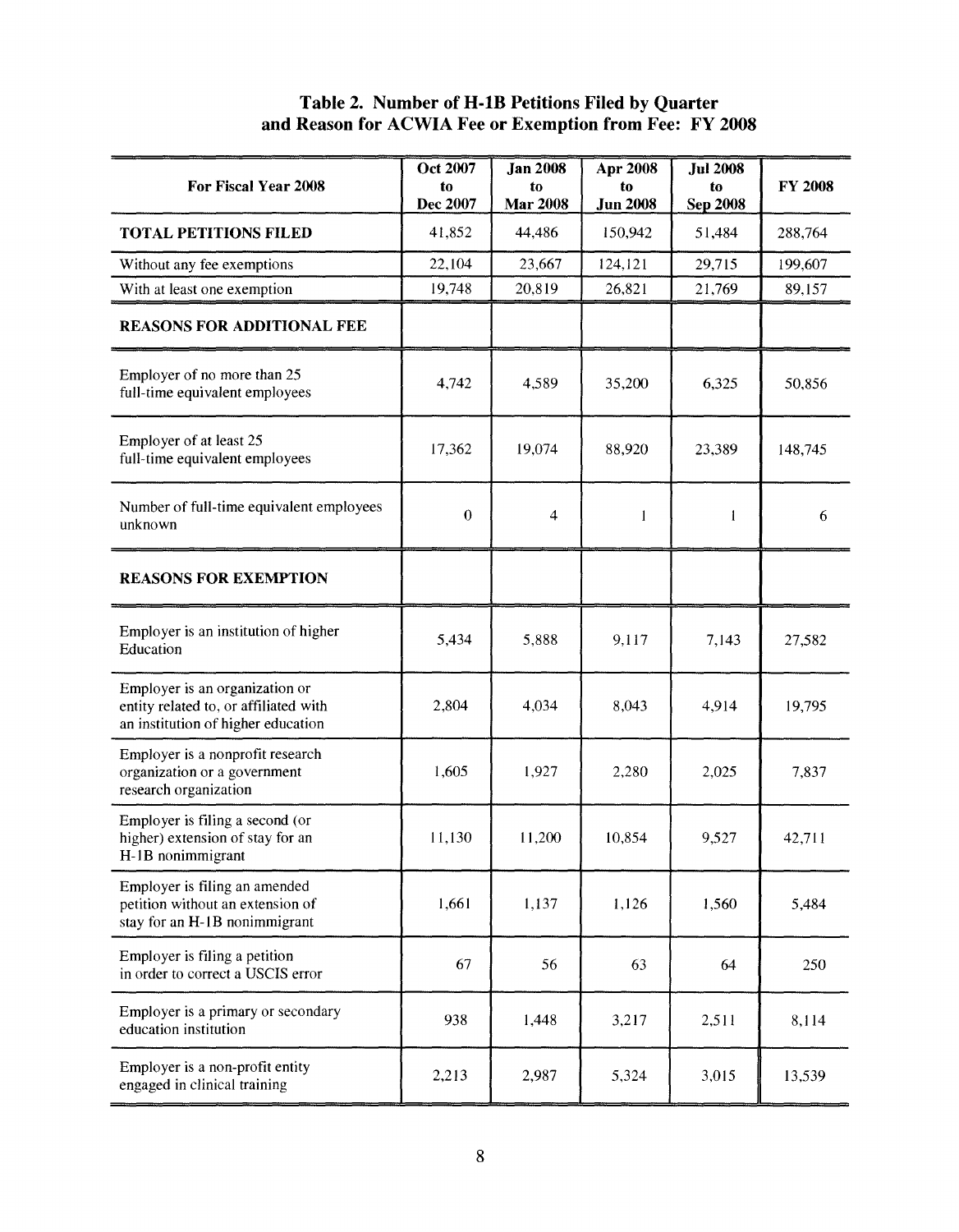#### **Table 3. Number of H-IB Petitions Approved by Quarter and Reason of Exemption from ACWIA Fee: FY 2008**

| <b>For Fiscal Year 2008</b>                                                                                   | <b>Oct 2007</b><br>to<br>Dec 2007 | <b>Jan 2008</b><br>to<br><b>Mar 2008</b> | Apr 2008<br>to<br><b>Jun 2008</b> | <b>Jul 2008</b><br>to<br>Sep 2008 | <b>FY 2008</b> |
|---------------------------------------------------------------------------------------------------------------|-----------------------------------|------------------------------------------|-----------------------------------|-----------------------------------|----------------|
| <b>TOTAL PETITIONS APPROVED</b>                                                                               | 52,975                            | 32,766                                   | 104,797                           | 85,714                            | 276,252        |
| Without any fee exemptions                                                                                    | 29,326                            | 17,394                                   | 82,094                            | 57,904                            | 186,718        |
| With at least one exemption                                                                                   | 23,649                            | 15,372                                   | 22,703                            | 27,810                            | 89,534         |
| <b>REASONS FOR ADDITIONAL FEE</b>                                                                             |                                   |                                          |                                   |                                   |                |
| Employer of no more than 25<br>full-time equivalent employees                                                 | 6,287                             | 3,777                                    | 18,755                            | 16,289                            | 45,108         |
| Employer of at least 25<br>full-time equivalent employees                                                     | 23,039                            | 13,617                                   | 63,337                            | 41,615                            | 141,608        |
| Number of full-time equivalent<br>employees unknown                                                           | $\overline{0}$                    | $\overline{0}$                           | $\overline{2}$                    | $\theta$                          | $\overline{c}$ |
| <b>REASONS FOR EXEMPTION</b>                                                                                  |                                   |                                          |                                   |                                   |                |
| Employer is an institution of higher<br>Education                                                             | 6,504                             | 4,255                                    | 7,050                             | 9,362                             | 27,171         |
| Employer is an organization or<br>entity related to, or affiliated with<br>an institution of higher education | 3,861                             | 2,792                                    | 5,758                             | 6,995                             | 19,406         |
| Employer is a nonprofit research<br>organization or a government<br>research organization                     | 1,901                             | 1,452                                    | 1,952                             | 2,377                             | 7,682          |
| Employer is filing a second (or<br>higher) extension of stay for an<br>H-1B nonimmigrant                      | 13,142                            | 7,794                                    | 10,465                            | 12,508                            | 43,909         |
| Employer is filing an amended<br>petition without an extension of<br>stay for an H-1B nonimmigrant            | 1,841                             | 1,285                                    | 1,043                             | 1,551                             | 5,720          |
| Employer is filing a petition<br>in order to correct a USCIS error                                            | 74                                | 58                                       | 44                                | 78                                | 254            |
| Employer is a primary or secondary<br>education institution                                                   | 1,618                             | 929                                      | 2,053                             | 3,362                             | 7,962          |
| Employer is a non-profit entity<br>engaged in clinical training                                               | 2,858                             | 2,017                                    | 4,117                             | 4,324                             | 13,316         |